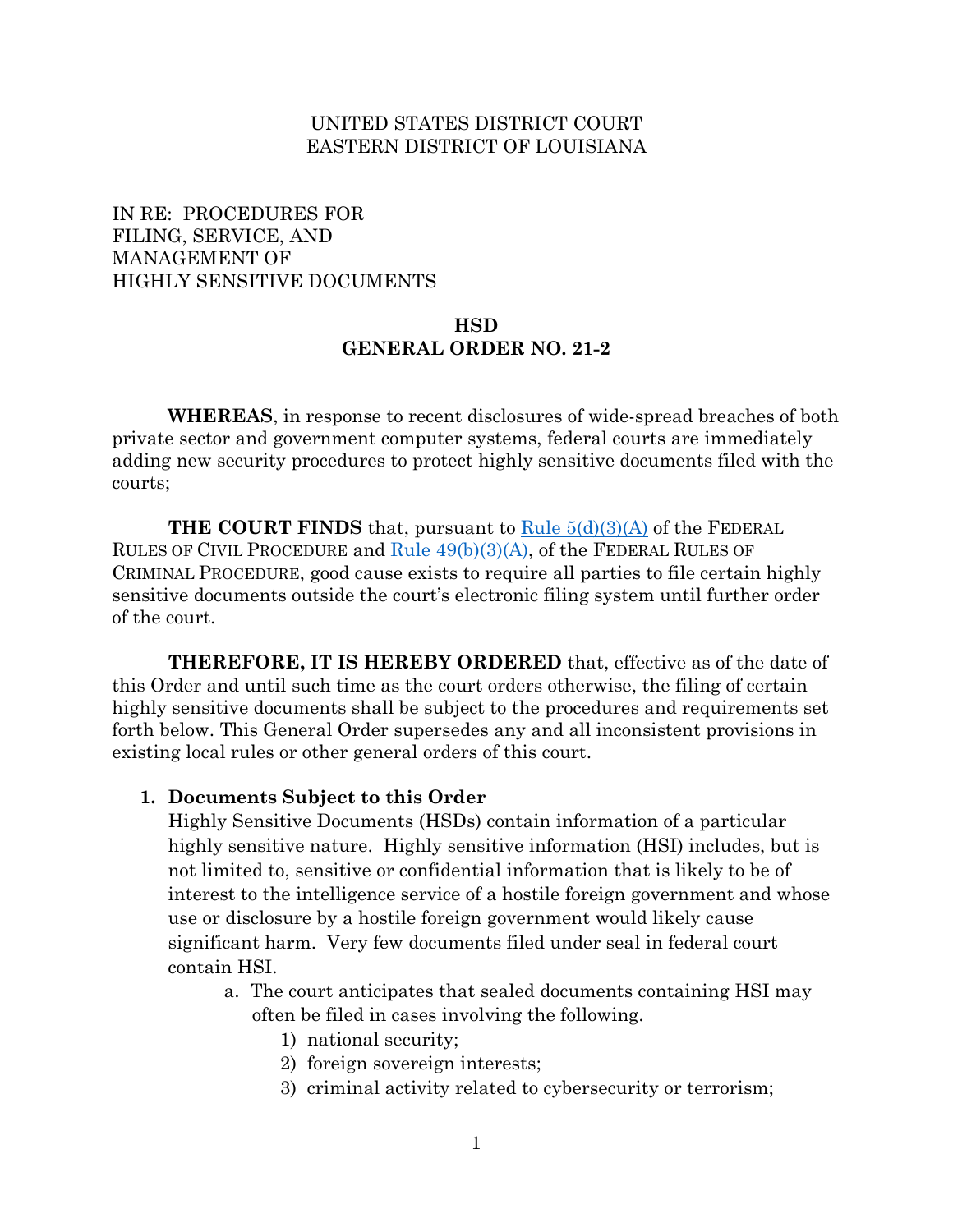- 4) ongoing law-enforcement investigations or intelligence-gathering operations;
- 5) indictments or criminal complaints filed under seal, where the United States Attorney moves for such designation, for good cause shown;
- 6) investigation of public officials;
- 7) information that would put at risk the safety of public officials or the integrity of governmental operations;
- 8) extremely sensitive commercial information likely to be of interest to foreign powers; or
- 9) the reputational interests of the United States.
- b. Applications for electronic surveillance under Title III of the Omnibus Criminal Control and Safe Streets Act of 1998, including matters arising under 18 U.S.C. § 2518, are presumptively HSD.
- c. Documents presumed to be HSDs under paragraph 1 above do not require a motion before filing and should be filed as indicated in paragraph 3 below.

#### **2. Documents Not Generally Considered to be HSDs.**

The Court anticipates that the following types of sealed documents are unlikely to contain HSI:

- a. Presentence reports, pretrial release reports, probation violation reports, and documents related to such reports;
- b. Pleadings related to cooperation in most criminal cases;
- c. Social security records;
- d. Administrative immigration records;
- e. Qui tam complaints; and
- f. Most sealed filings in most civil cases.

If the document is **NOT** presumptively an HSD under this HSD General Order, a motion to file it as an HSD must be made under paragraph 4 below. Any dispute as to whether a document is an HSD shall be resolved by the presiding judge or, when no presiding judge is assigned, the chief judge.

#### **3. Filing of Authorized HSDs**

a. A party filing a presumptive HSD or a document which has been designated by court order to be HSD shall submit to the clerk's office two physical paper copies of the HSD, the certificate of service, if applicable, and a copy of the court order authorizing the treatment of that document as highly sensitive, if applicable.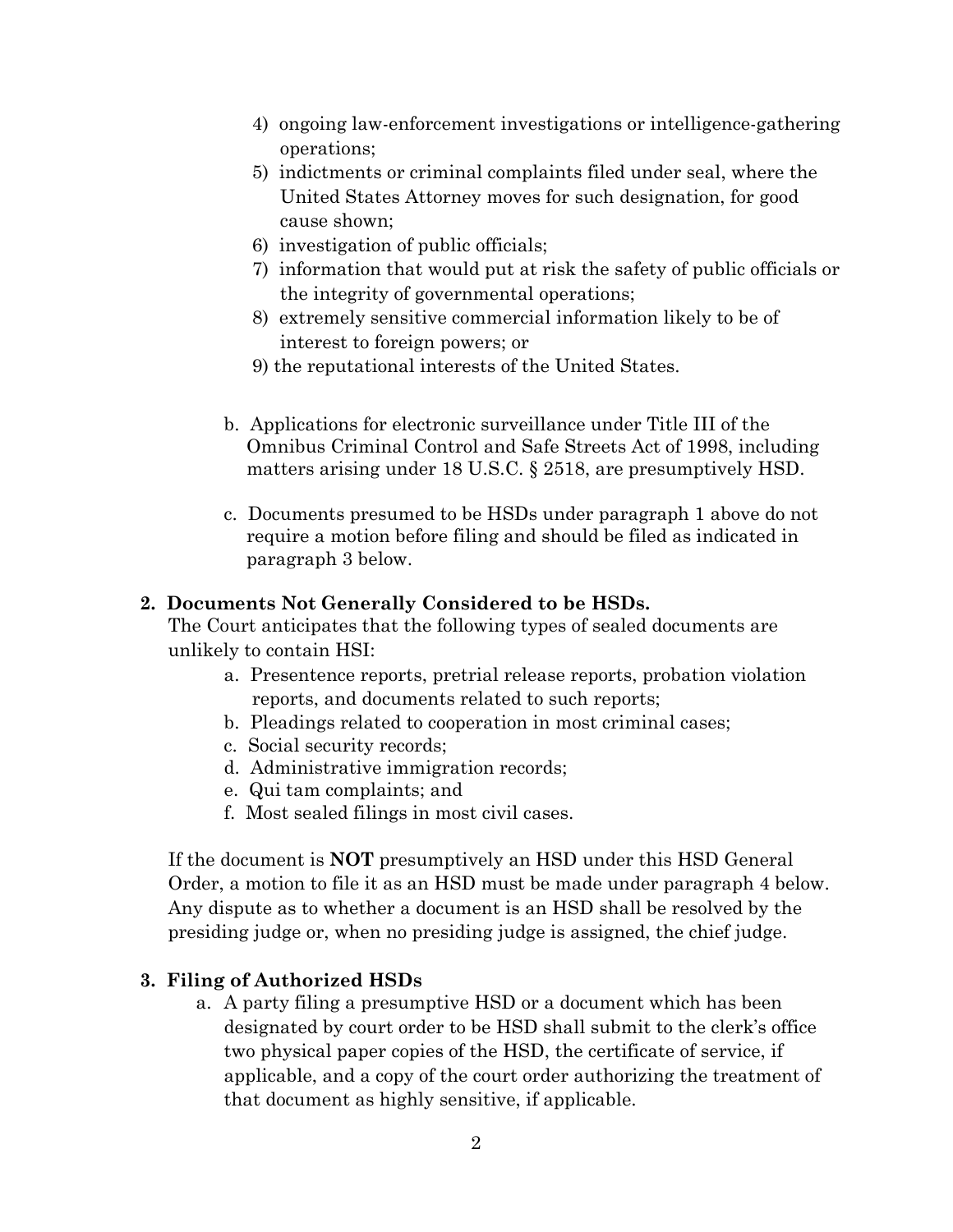- b. Of the two physical paper copies of the HSD document that are being submitted, one is for the court record and one is for the presiding judge. No separate courtesy copy of the document is needed unless the presiding judge requests it.
- c. Requests by a filing party for a file-stamped copy of an HSD while this HSD General Order is in effect will not be granted unless the requesting party provides the clerk of court with a written request, an extra copy, and a self-addressed stamped envelope as part of the filing. For documents filed in person, the filing party must present the requested extra copy to be file-stamped at the time of filing.
- d. When filed in person, the required documents, unfolded, shall be submitted to the clerk's office in a sealed envelope marked "HIGHLY SENSITIVE DOCUMENT." The outside of the envelope shall be affixed with a copy of the HSD's caption page (with any confidential or sensitive information redacted).
- e. HSDs shall be submitted to the clerk's office in paper form in person, by U.S. Mail, or by a commercial delivery service (i.e., Federal Express or UPS). When HSDs and related motions are submitted for filing by U.S. Mail or by a commercial delivery service, the outer transmission envelope shall contain NO indication that the filing relates to an HSD. The outer envelope shall also be opaque so that the inner envelope is not visible through the outer envelope.
- f. The filing party shall serve the HSD on the other parties (if applicable) as follows:
	- 1) Civil cases by any manner specified in  $\frac{\text{Rule }5(b)(2)}{20}$  of the FEDERAL RULES OF CIVIL PROCEDURE except for service via the court's electronic filing system; or
	- 2) Criminal cases by any manner specified in Rule  $49(a)(3)(B)$  or  $(a)(4)$  of the FEDERAL RULES OF CRIMINAL PROCEDURE.
- g. The clerk's office will make a non-identifying docket entry in the court's electronic filing system indicating that a sealed document was filed with the court and will maintain the HSD in a secure paper filing system or stand-alone, air-gapped computer system.

# **4. Filing of Motions to Treat a Document as an HSD**

- a. Represented parties
	- 1) A represented party shall submit to the clerk's office a motion to treat a document as an HSD and a proposed order in paper form following the procedures described above in paragraph 3. The motion shall explain why the proposed document constitutes an HSD under the criteria set out in paragraphs 1 and 2 above or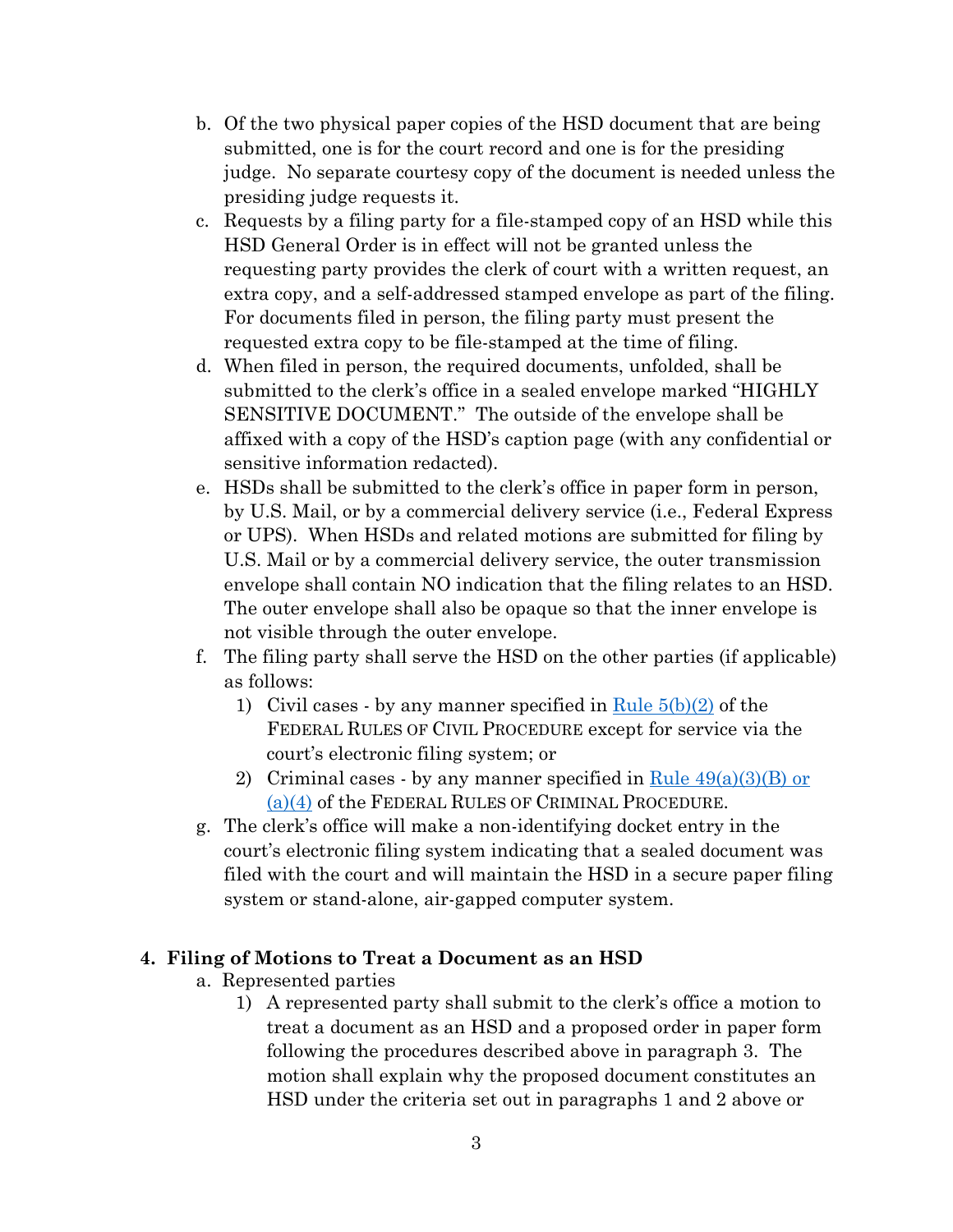why it should otherwise be subject to the heightened protection for HSDs.

- 2) The filing party must present two physical paper copies of all filed documents. These documents should be packaged as specified above in sections 3a through 3e of paragraph 3.
- 3) The filing party shall serve the proposed HSD on the other parties as specified above in section 3f of paragraph 3 when applicable.
- 4) The court will issue an order on the motion. The clerk's office will make non-identifying entries on the court's electronic docket. The clerk's office will maintain orders granting a motion to treat a document as an HSD, the HSD, and documents related to the HSD in a secure paper filing system or in a stand-alone, airgapped computer system.
- 5) The party filing a motion to treat a document as an HSD shall clearly indicate in the motion and in the proposed order who should be served with a copy of the order, including the filing party if the filing party is to be served with a copy of the HSD, HSD-related order, or other HSD related documents.
- b. Pro se parties
	- 1) Pro se parties shall submit to the clerk's office for filing a motion to treat a document as an HSD. The HSD sought to be filed and the certificate of service, if applicable, must also be submitted. The filing party must present two physical paper copies of all filed documents packaged as specified in sections 3a through 3e of paragraph 3.
	- 2) The filing party shall serve the proposed HSD on the other parties as specified in section 3f of paragraph 3 when applicable.
	- 3) The court will issue an order on the motion. The clerk's office will make a non-identifying entry on the court's electronic docket. The clerk's office will maintain orders granting a motion to treat a document as an HSD, the HSD, and documents related to the HSD in a secure paper filing system or stand-alone, air-gapped computer system.
	- 4) The party filing a motion to treat a document as an HSD shall clearly indicate in the motion and in the proposed order who should be served with a copy of the order, including the filing party if the filing party is to be served with a copy of the HSD, HSD-related order, or other HSD related documents.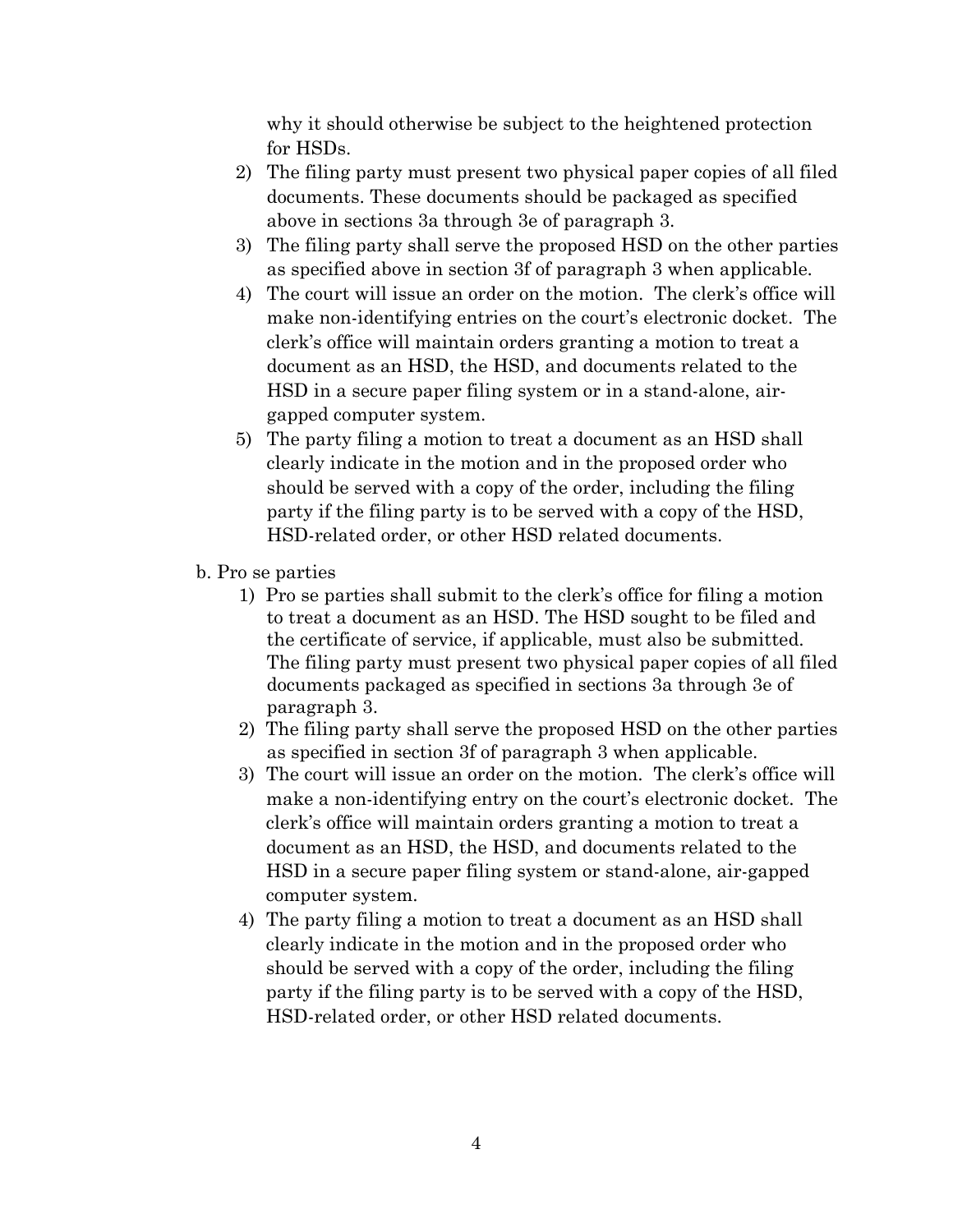# **5. Service of Highly Sensitive Court Orders**

- a. If the court determines that a document contains highly sensitive information, the clerk's office will serve paper copies of the order on the parties via U.S. Mail.
- b. Paper copies of HSD orders will only be served by the clerk's office on those the court clearly directs be served in the HSD-related order.

# **6. Removal of Existing HSDs or Highly Sensitive Cases from the Court's Electronic Filing System**

- a. Upon motion of a party or upon its own motion, the court may determine that a document, case, or any portion of it, that has been filed electronically is highly sensitive and may direct that the HSD or case be removed from the court's electronic filing system and maintained by the clerk's office in the secure paper filing system, or a stand-alone, air-gapped computer system, described above.
- b. A party's motion to remove an HSD or highly sensitive case from the court's electronic filing system shall explain why such document or case is highly sensitive under the criteria set out in paragraphs 1 and 2 above or why it should otherwise be subject to the heightened protection for HSDs.

# 7. **Objections to Filing Under These Procedures**

- a. Disputes as to whether all or part of a document is an HSD and subject to this General Order may be raised by motion or under the procedures of the presiding judge and will be resolved by the presiding judge or, when no presiding judge is assigned, the chief judge or designee.
- b. Any party may object to a document designated as an HSD and file a motion to have it filed in CM/ECF.
- c. The challenged document will remain subject to these HSD procedures pending the court ruling on the motion. The motion must explain why the document should not be subject to protection as an HSD.
- d. If the court determines that a document should not be treated as an HSD, it will be filed and docketed into CM/ECF.

# **8. Filing Sealed Documents That are Not Presumptive HSDs or that Parties are not seeking to be Designated HSDs**

a. If this Order does not presumptively designate a document as HSD and the Filing Party is not moving for an order designating the document as an HSD, the court's regular procedures for filing public and sealed documents shall continue to apply.